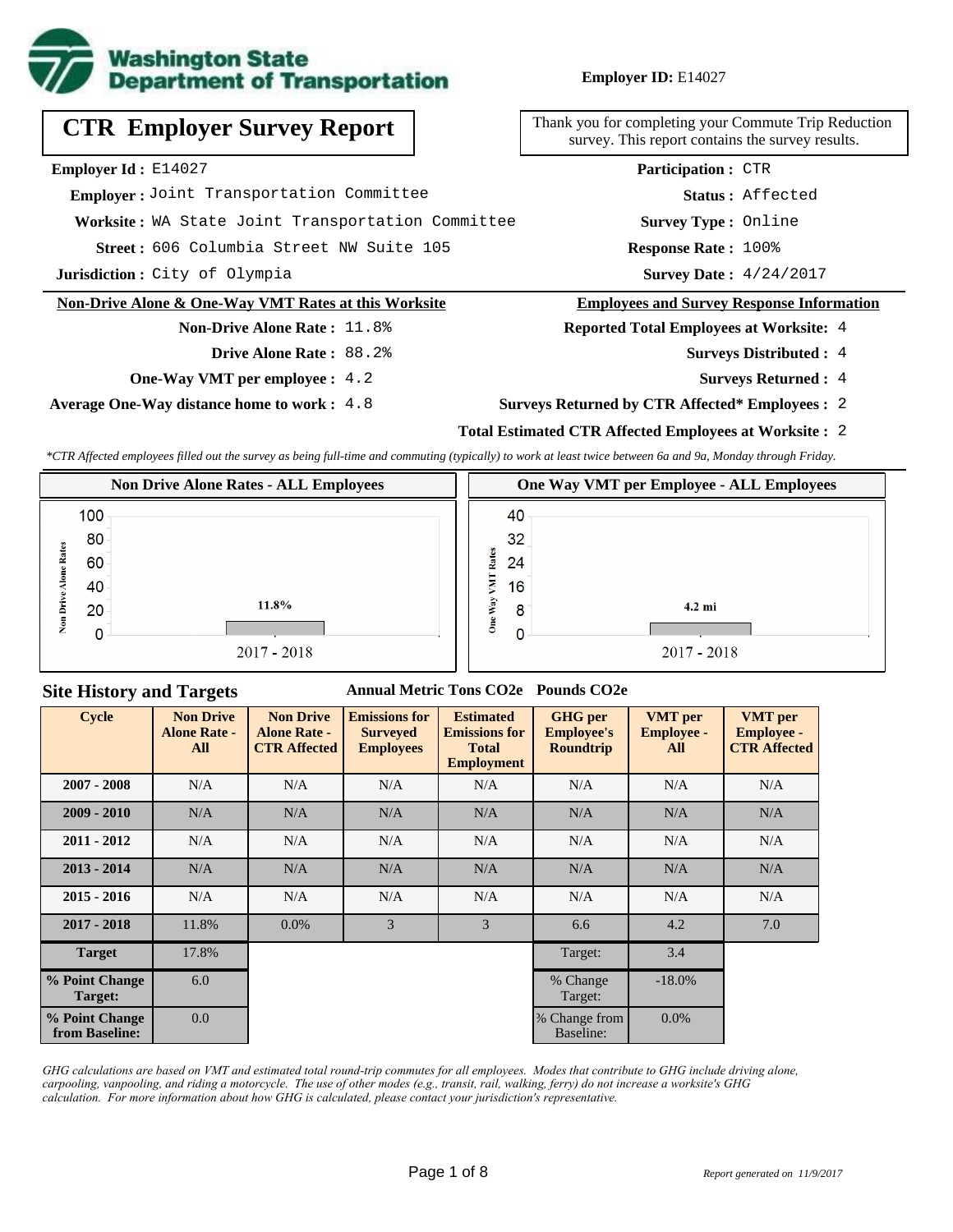# **Washington State<br>Department of Transportation**

## **Commute Trips By Mode - All Employees**

**Q.4: Last week, what type of transportation did you use each day to commute TO your usual work location? (Mode used for the longest distance.)**



*\* Motorcycle-1 is now included in Drive Alone and Motorcycle-2 is included in Carpool. Information about these trips is still available by request.*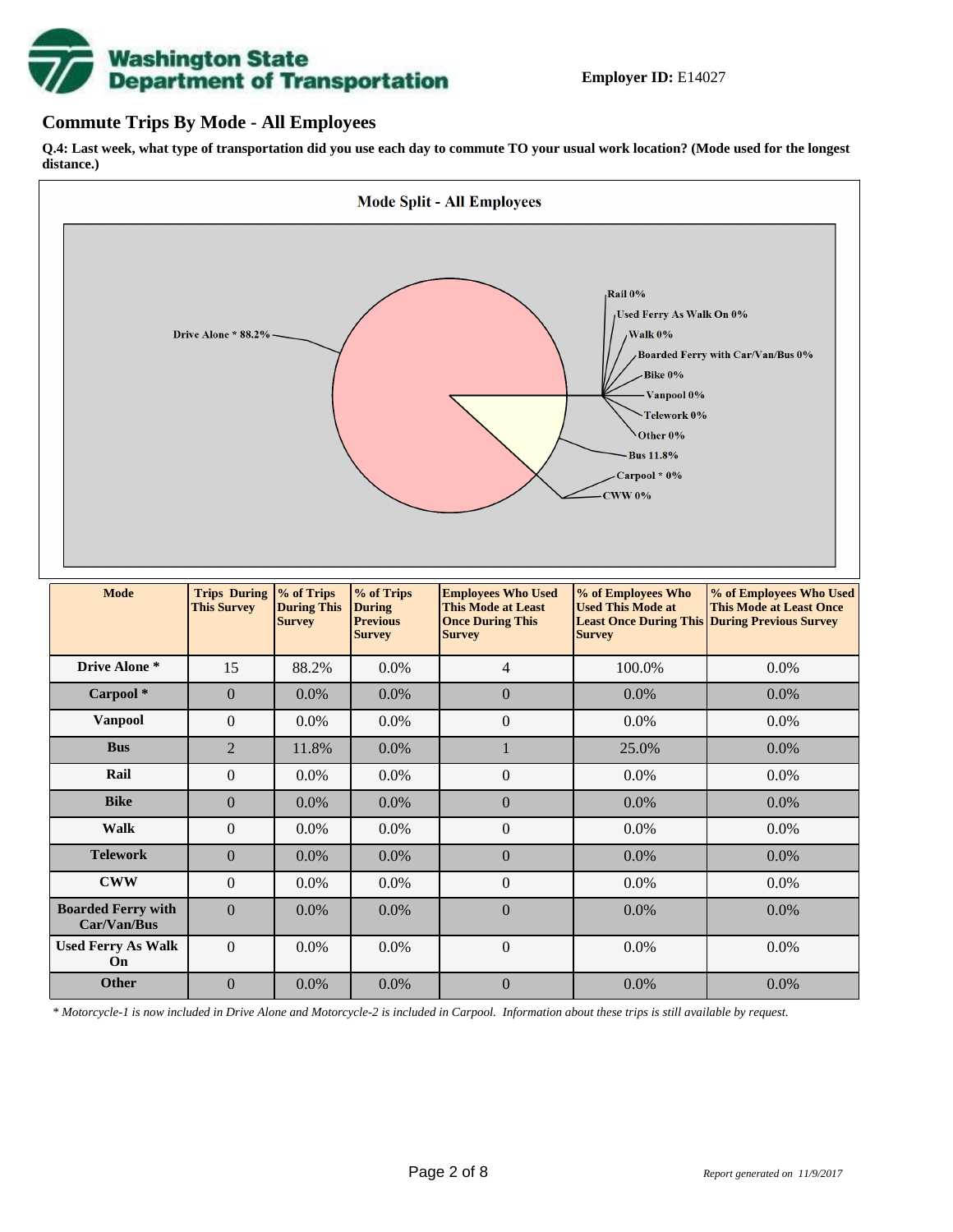

### **Commute Trips By Mode - Affected Employees**

**Q.4: Last week, what type of transportation did you use each day to commute TO your usual work location? (Mode used for the longest distance.)**



*\* Motorcycle-1 is now included in Drive Alone and Motorcycle-2 is included in Carpool. Information about these trips is still available by request.*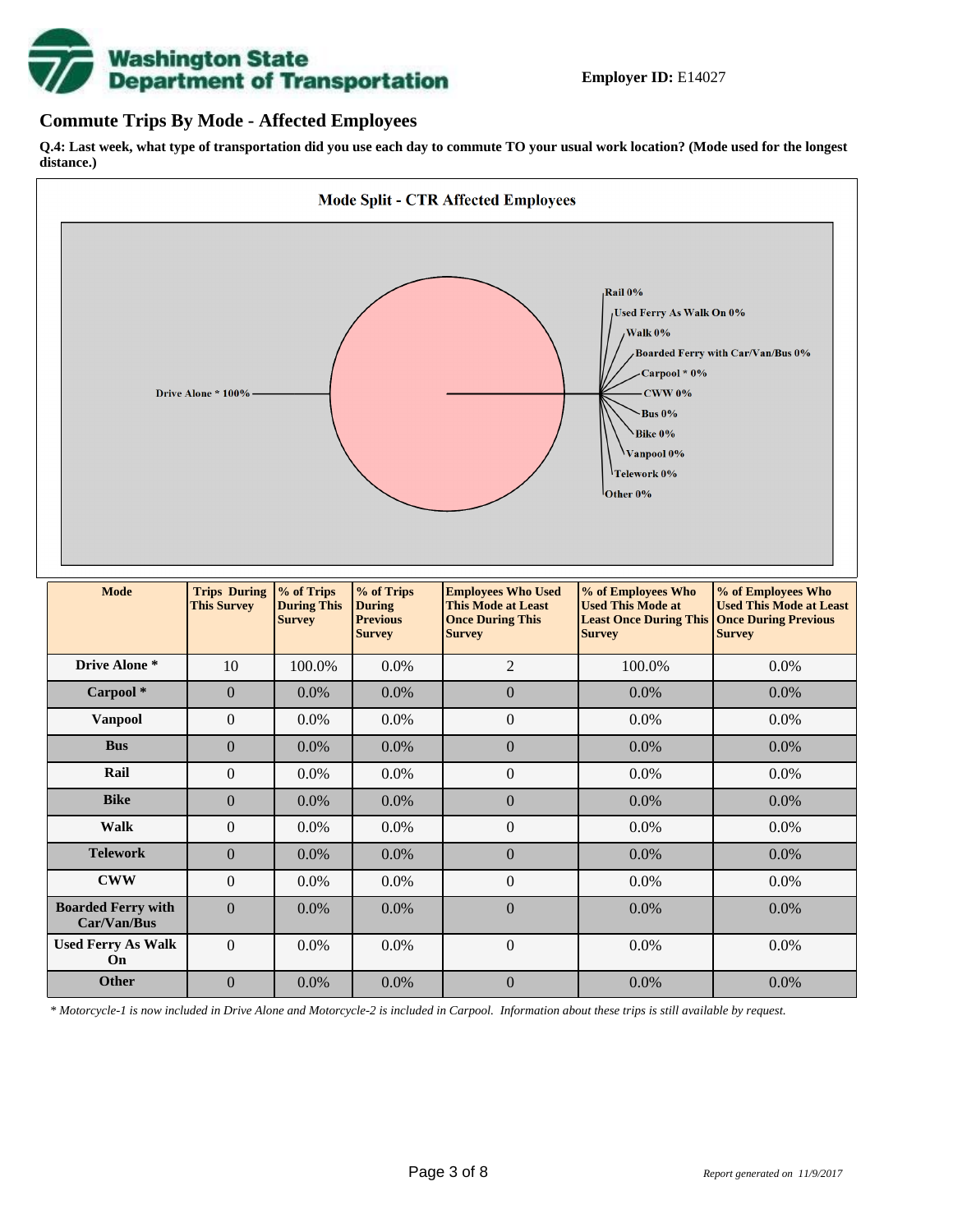

# **Alternative Modes - Number of Employees Who Used a Non-Drive Alone Mode:**

| <b>Non-Drive Alone</b><br><b>Number Of Days</b> | Exactly this $# of$<br><b>Employees</b> | <b>Exactly this % of</b><br><b>Employees</b> | At least # of<br><b>Employees</b> | At least % of<br>employees |
|-------------------------------------------------|-----------------------------------------|----------------------------------------------|-----------------------------------|----------------------------|
| 0 Day                                           | 3                                       | 75%                                          | 4                                 | 100%                       |
| 1 Days                                          | 0                                       | 0%                                           |                                   | 25%                        |
| 2 Days                                          |                                         | 25%                                          |                                   | 25%                        |
| 3 Days                                          | 0                                       | 0%                                           | $\theta$                          | 0%                         |
| 4 Days                                          | $\theta$                                | 0%                                           | $\Omega$                          | 0%                         |
| 5 Days                                          | $\theta$                                | 0%                                           | $\Omega$                          | 0%                         |
| <b>6 or More Days</b>                           | $\overline{0}$                          | 0%                                           | $\Omega$                          | 0%                         |

## **Count by Occupancy of Carpools and Vanpools**

**Q.5 If you used a carpool or vanpool as part of your commute, how many people (age 16 or older) are usually in the vehicle?**

| <b>Ridesharing Occupancy</b> | <b>Mode</b> | <b>Response Count</b> |
|------------------------------|-------------|-----------------------|
| $2*$                         | Carpool     | 0                     |
| 3                            | Carpool     | $\boldsymbol{0}$      |
| 4                            | Carpool     | $\boldsymbol{0}$      |
| 5                            | Carpool     | $\boldsymbol{0}$      |
| >5                           | Carpool     | $\overline{0}$        |
| $<$ 5                        | Vanpool     | $\overline{0}$        |
| 5                            | Vanpool     | $\boldsymbol{0}$      |
| 6                            | Vanpool     | $\boldsymbol{0}$      |
| 7                            | Vanpool     | $\boldsymbol{0}$      |
| 8                            | Vanpool     | $\boldsymbol{0}$      |
| 9                            | Vanpool     | $\boldsymbol{0}$      |
| 10                           | Vanpool     | $\overline{0}$        |
| 11                           | Vanpool     | $\overline{0}$        |
| 12                           | Vanpool     | $\boldsymbol{0}$      |
| 13                           | Vanpool     | $\boldsymbol{0}$      |
| 14                           | Vanpool     | $\overline{0}$        |
| >14                          | Vanpool     | $\boldsymbol{0}$      |

\* Motorcycle-2 counted with Carpool-2 for this table.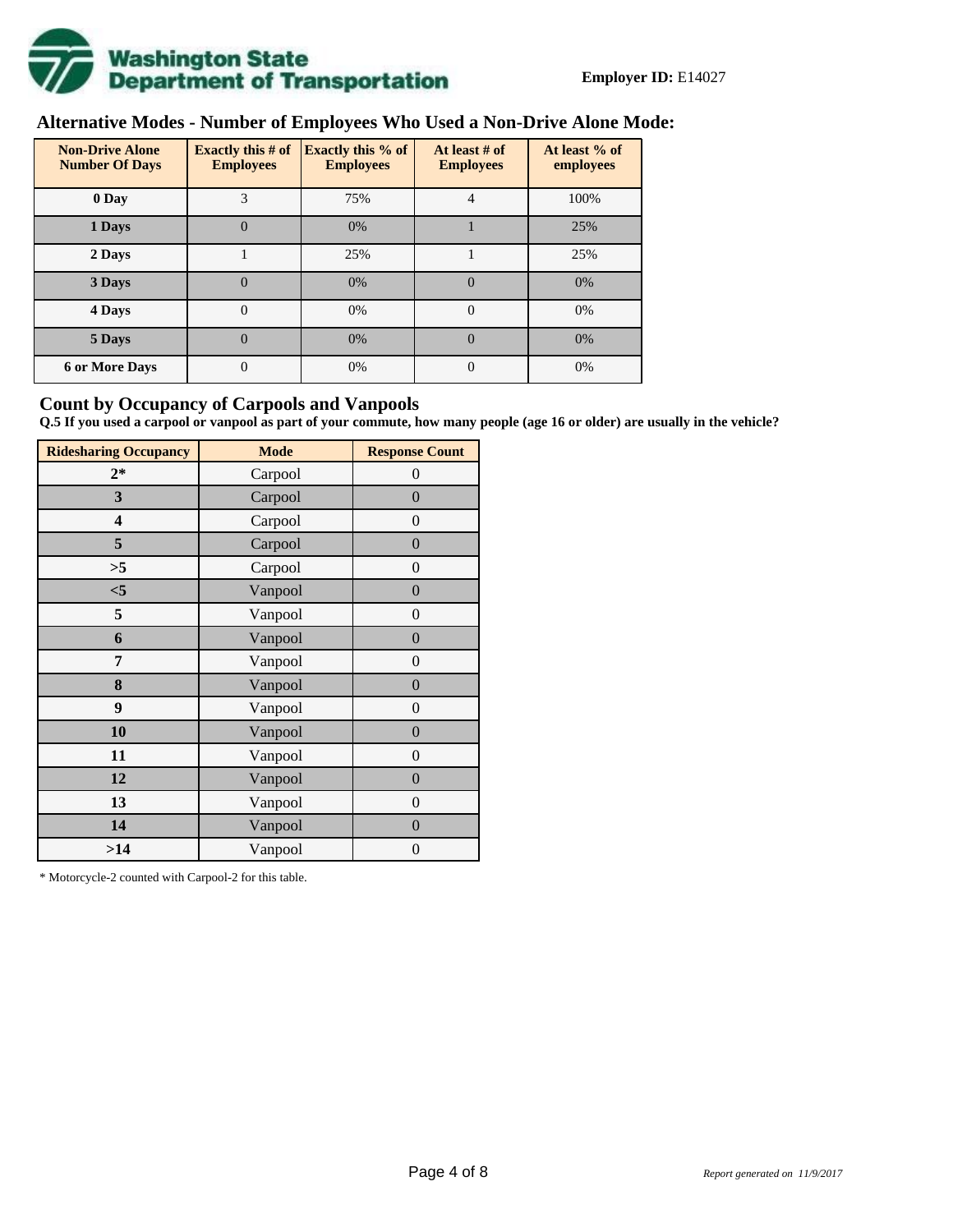

## **Reported Work Schedule - All Employees**

**Q.8 Which of the following best describes your work schedule?**

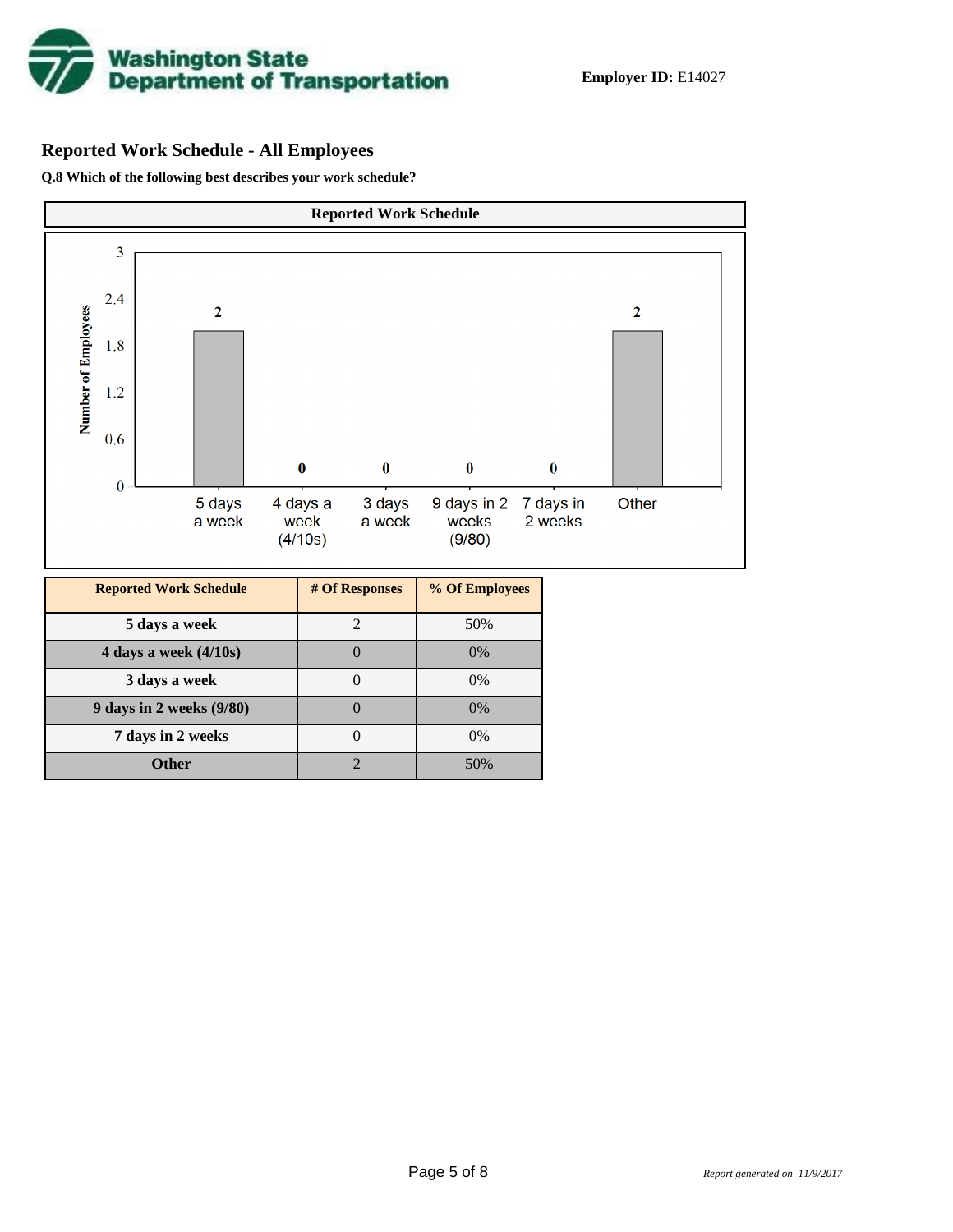

## **Parking and Telework**

**Q.9: On the most recent day that you drove alone to work, did you pay to park? (Mark "yes" if you paid that day, if you prepaid, if you are billed later, or if the cost of parking is deducted from your paycheck.)**



#### **Q.10: How many days do you typically telework?**

| <b>Telework Frequency</b>           | # of Responses | % of Responses |
|-------------------------------------|----------------|----------------|
| No Answer/Blank                     |                | $0.0\%$        |
| I don't telework                    |                | $0.0\%$        |
| Occasionally, on an as-needed basis | 3              | 75.0%          |
| $1-2$ days/month                    |                | $0.0\%$        |
| 1 day/week                          |                | $0.0\%$        |
| 2 days/week                         |                | $0.0\%$        |
| 3 days/week                         |                | 25.0%          |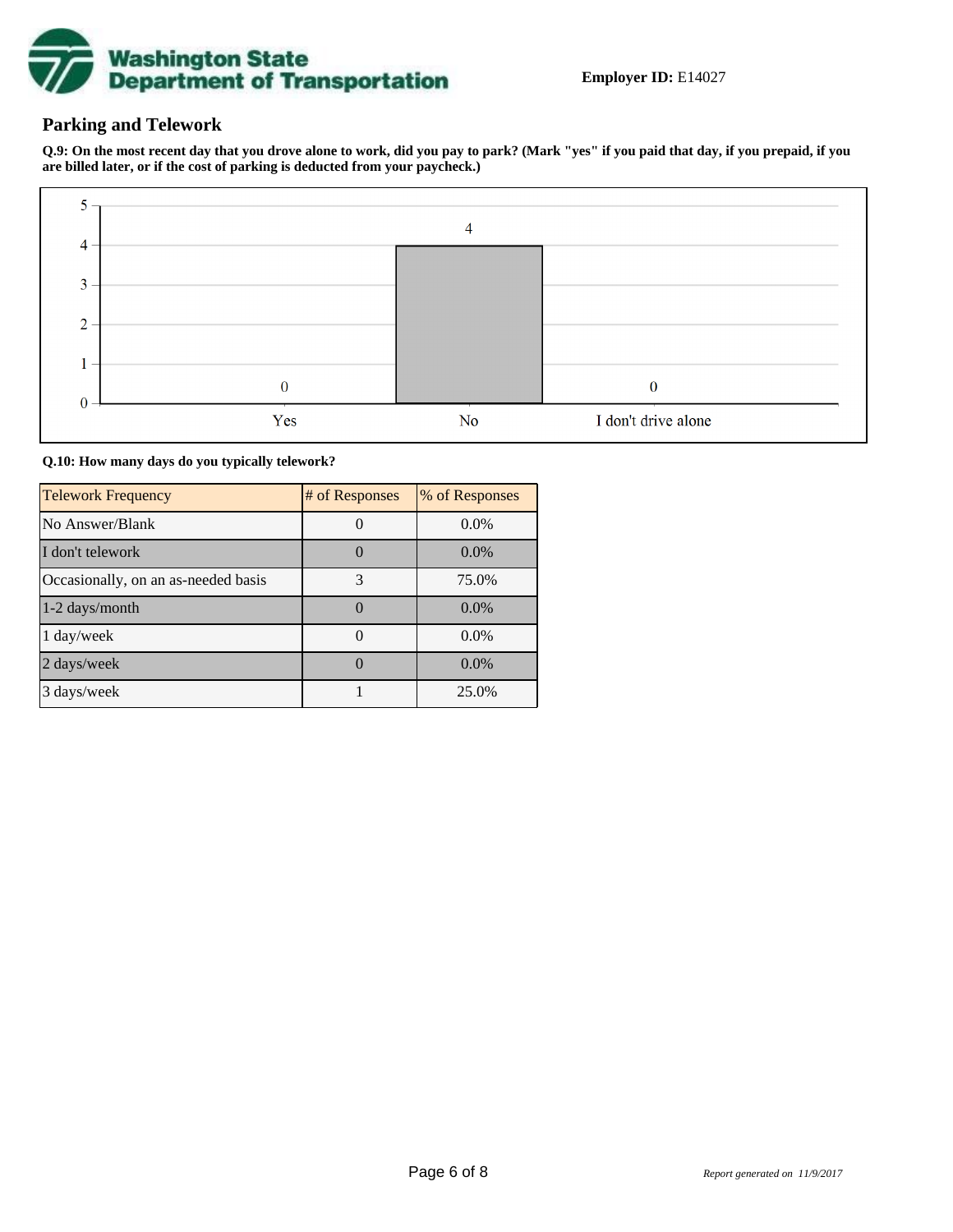

## **Reasons for driving alone to work/not driving alone to work**

**Q11. When you do not drive alone to work, what are the three most important reasons?**

| <b>Question Text</b>                                           | # of Responses | % of Responses |
|----------------------------------------------------------------|----------------|----------------|
| Free or subsidized bus, train, vanpool pass or fare benefit    | $\overline{2}$ | 28.6%          |
| Environmental and community benefits                           | $\overline{2}$ | 28.6%          |
| I have the option of teleworking                               | $\mathbf{1}$   | 14.3%          |
| Driving myself is not an option                                |                | 14.3%          |
| Other                                                          | $\mathbf{1}$   | 14.3%          |
| Financial incentives for carpooling, bicycling or walking.     | $\Omega$       | $0.0\%$        |
| Personal health or well-being                                  | $\Omega$       | $0.0\%$        |
| Cost of parking or lack of parking                             | $\Omega$       | $0.0\%$        |
| To save money                                                  | $\theta$       | 0.0%           |
| To save time using the HOV lane                                | $\Omega$       | $0.0\%$        |
| Emergency ride home is provided                                | $\Omega$       | 0.0%           |
| I receive a financial incentive for giving up my parking space | $\Omega$       | $0.0\%$        |
| Preferred/reserved carpool/vanpool parking is provided         | $\Omega$       | $0.0\%$        |

#### **Q12. When you drive alone to work, what are the three most important reasons?**

| <b>Question Text</b>                                      | # of Responses | % of Responses |
|-----------------------------------------------------------|----------------|----------------|
| Riding the bus or train is inconvenient or takes too long | 3              | 30.0%          |
| Family care or similar obligations                        | $\mathfrak{D}$ | 20.0%          |
| I like the convenience of having my car                   | $\mathfrak{D}$ | 20.0%          |
| <b>Other</b>                                              | $\mathfrak{D}$ | 20.0%          |
| Bicycling or walking isn't safe                           |                | 10.0%          |
| I need more information on alternative modes              | $\Omega$       | $0.0\%$        |
| My job requires me to use my car for work                 | $\Omega$       | $0.0\%$        |
| My commute distance is too short                          | $\Omega$       | $0.0\%$        |
| There isn't any secure or covered bicycle parking         | $\theta$       | $0.0\%$        |